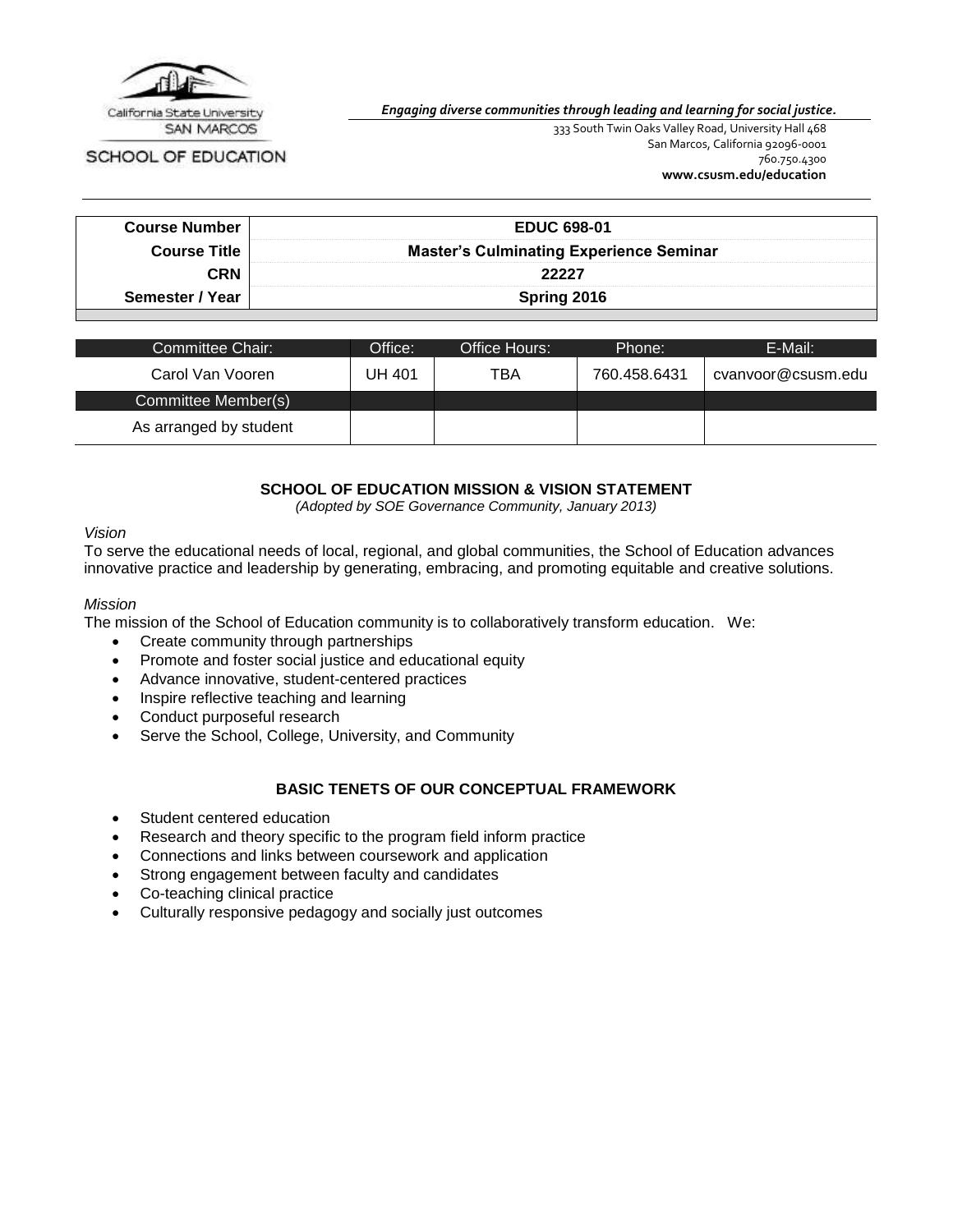# **COURSE DESCRIPTION**

Students engage in the planning, preparation, and completion of their culminating experience, which may take the form of a research thesis, a curricular project within a schooling context — including the National Board Certification Teacher (NBCT) process, or a comprehensive examination. For candidates in the Educational Administration program, the culminating experience is a research thesis. *Note: Students must continually enroll in this course until successful completion of the culminating experience. Graded Credit/No Credit. Enrollment Requirement: Successful completion of the master's option coursework and advancement to candidacy.*

# **Course Objectives**

Candidates will:

- 1. plan and prepare a scholarly culminating experience under advisement of a Committee Chair and at least one additional Committee Member.
- 2. complete a scholarly culminating experience in accordance with professional expectations, including approval of the Committee members.
- 3. apply the explicit style requirements of the APA Publication Manual (current edition).
- 4. successfully present and/or defend their scholarly culminating experience in accordance with option protocol.

# **REQUIRED TEXTS, MATERIALS AND/OR ACCOUNTS**

American Psychological Association (2009). *Publication Manual of the American Psychological Association*. Washington, DC: Author.

For additional information regarding Graduate Studies Policies and Procedures, please refer to the following Graduate Studies link: [www.csusm.edu/gsr/graduatestudies/index.html](http://www.csusm.edu/gsr/graduatestudies/index.html)

# **GENERAL CONSIDERATIONS**

### **School of Education Attendance Policy**

Due to the dynamic and interactive nature of courses in the School of Education, all candidates are expected to attend all classes and participate actively. This research based class is moved outside the confines of a classroom and includes a face to face orientation, research time in the library or online, electronic and face to face meetings with the chair and committee members, and engaging with the community to collect and interpret data. Writing, getting feedback, and editing is a large part of the assigned work. Individual instructors may adopt more stringent attendance requirements. Should the candidate have extenuating circumstances, s/he should contact the instructor as soon as possible. *(Adopted by the COE Governance Community, December, 1997).*

### **Students with Disabilities Requiring Reasonable Accommodations**

Students with disabilities who require reasonable accommodations must be approved for services by providing appropriate and recent documentation to the Office of Disabled Student Services (DSS). This office is located in Craven Hall 4300, and can be contacted by phone at (760) 750-4905, or TTY (760) 750-4909. Students authorized by DSS to receive reasonable accommodations should meet with their instructor during office hours or, in order to ensure confidentiality, in a more private setting.

### **Graduate Writing Requirements**

The California State University maintains a Graduation Writing Assessment Requirement (GWAR) for master's students, to be completed before Advancement to Candidacy can be approved. A student may satisfy the graduate writing requirement in one of two ways: an acceptable standardized test score, or a paper that receives a passing score as described in the GWAR rubric. Toward the goal of providing opportunity for graduate students in the School of Education to satisfy the writing requirement, all papers in all graduate classes must adhere to the rules of style (for writing and format style) detailed in the *Publication Manual of the American Psychological Association, 6th ed.* (2009). This is a required textbook for all CSUSM School of Education graduate courses.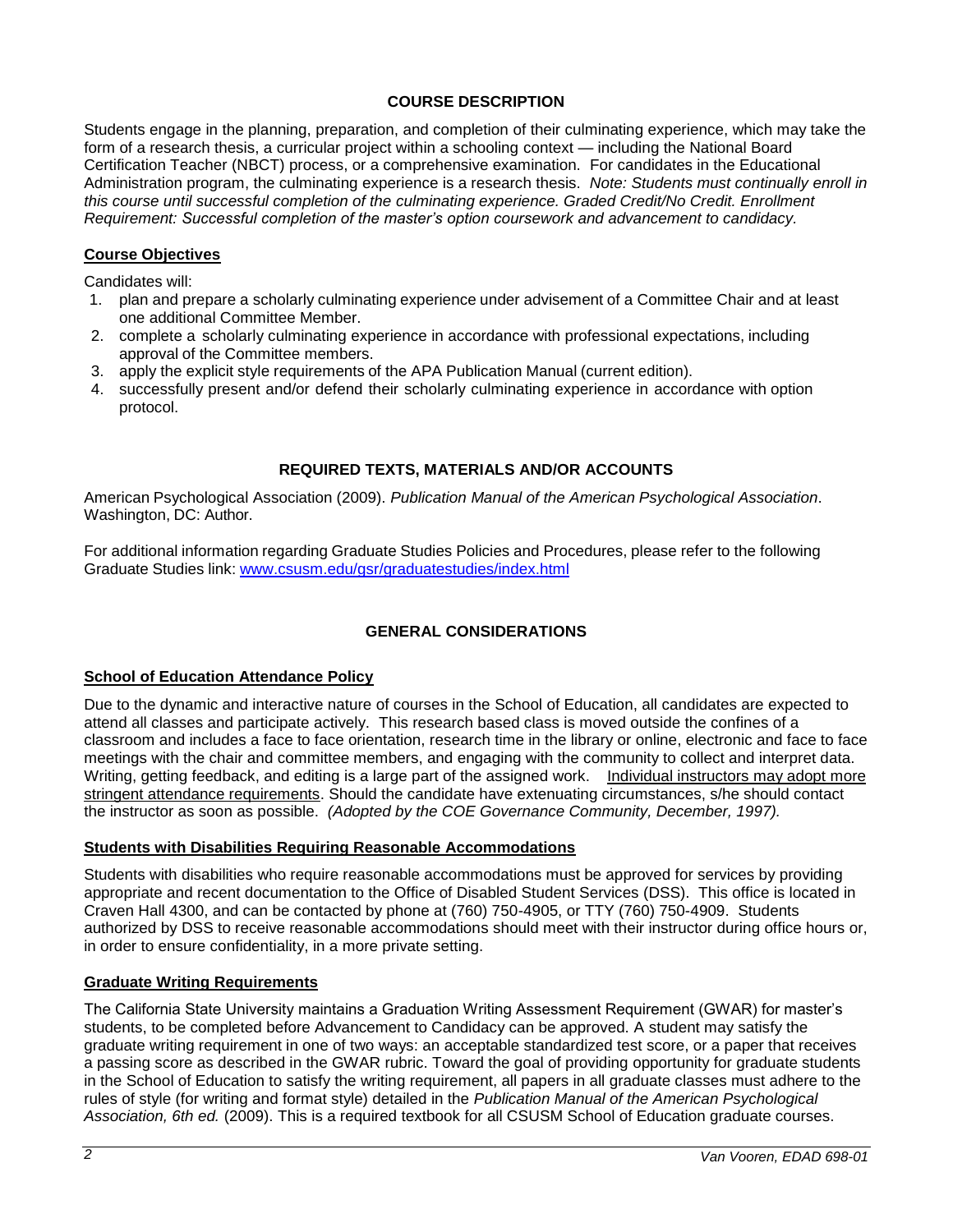### **CSUSM Academic Honesty Policy**

Students will be expected to adhere to standards of academic honesty and integrity, as outlined in the Student Academic Honesty Policy. All assignments must be original work, clear and error-free. All ideas/material that are borrowed from other sources must have appropriate references to the original sources. Any quoted material should give credit to the source and be punctuated accordingly.

Academic Honesty and Integrity: Students are responsible for honest completion and representation of their work. Your course catalog details the ethical standards and penalties for infractions. There will be zero tolerance for infractions. If you believe there has been an infraction by someone in the class, please bring it to the instructor's attention. The instructor reserves the right to discipline any student for academic dishonesty, in accordance with the general rules and regulations of the university. Disciplinary action may include the lowering of grades and/or the assignment of a failing grade for an exam, assignment, or the class as a whole.

Incidents of Academic Dishonesty will be reported to the Dean of Students. Sanctions at the University level may include suspension or expulsion from the University.

Refer to the full Academic Honesty Policy at: [http://www.csusm.edu/policies/active/documents/Academic\\_Honesty\\_Policy.html](http://www.csusm.edu/policies/active/documents/Academic_Honesty_Policy.html)

#### **Plagiarism**

As an educator, it is expected that each candidate (course participant) will do his/her own work, and contribute equally to group projects and processes. Plagiarism or cheating is unacceptable under any circumstances. If you are in doubt about whether your work is paraphrased or plagiarized see the Plagiarism Prevention for Students website [http://library.csusm.edu/plagiarism/index.html.](http://library.csusm.edu/plagiarism/index.html) If there are questions about academic honesty, please consult the University catalog.

#### **Use of Technology**

Candidates are expected to demonstrate competency in the use of various forms of technology (i.e. word processing, electronic mail, Moodle, use of the Internet, and/or multimedia presentations). Specific requirements for course assignments with regard to technology are at the discretion of the instructor. Keep a digital copy of all assignments for use in your teaching portfolio. All assignments will be submitted online, and some will be submitted in hard copy as well. Details will be given in class.

#### **Electronic Communication Protocol**

Electronic correspondence is a part of your professional interactions. If you need to contact the instructor, e-mail is often the easiest way to do so. It is my intention to respond to all received e-mails in a timely manner. Please be reminded that e-mail and on-line discussions are a very specific form of communication, with their own nuances and etiquette. For instance, electronic messages sent in all upper case (or lower case) letters, major typos, or slang, often communicate more than the sender originally intended. With that said, please be mindful of all e-mail and on-line discussion messages you send to your colleagues, to faculty members in the School of Education, or to persons within the greater educational community. All electronic messages should be crafted with professionalism and care.

Things to consider:

- Would I say in person what this electronic message specifically says?
- How could this message be misconstrued?
- Does this message represent my highest self?
- Am I sending this electronic message to avoid a face-to-face conversation?

In addition, if there is ever a concern with an electronic message sent to you, please talk with the author in person in order to correct any confusion.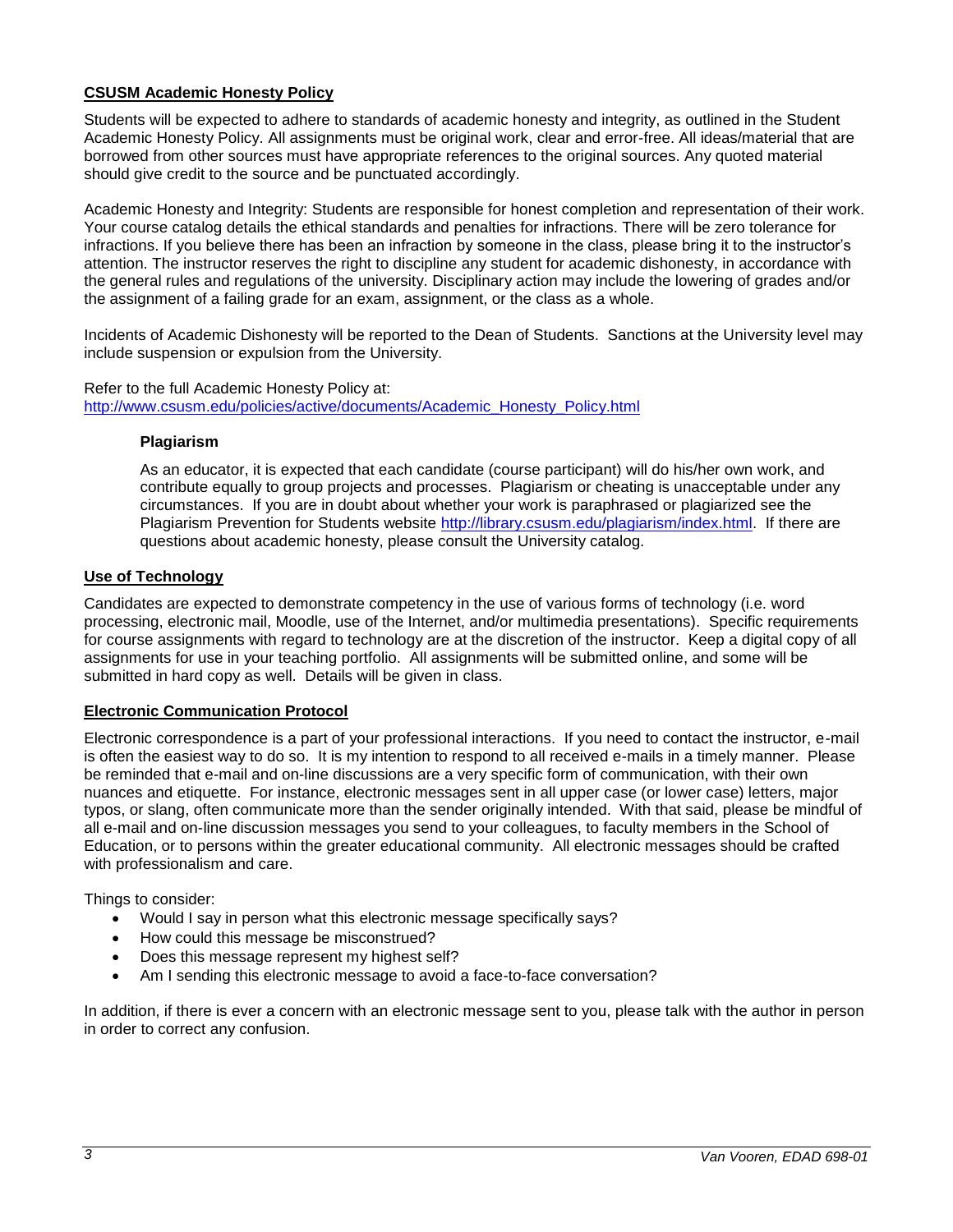### **COURSE REQUIREMENTS**

Below is a Gant chart of the tasks you will complete and dates to benchmark for each week of the semester. You will move through the timeline at your own pace.

The task leads to milestones which are:

- submitting draft chapters 1-3,
- approval of the IRB permission,
- collecting and analyzing the research data,
- submitting chapters 4-5,
- assembling the entire edited paper meeting the APA format and library requirements,
- submitting a Power Point of the defense, and
- defending the thesis.

As the course is credit/no credit, your final grade will be based on successful completion of a thesis and the defense of that thesis to your committee members and peers.

| Week of           | Jan<br>25 | Feb<br>1 | Feb<br>8 | Feb<br>15 | Feb<br>22 | Feb<br>29 | Mar<br>$\overline{7}$ | Mar<br>14 | Mar<br>21 | Mar<br>28 | Apr<br>4 | Apr<br>11 | Apr<br>18 | Apr<br>25 | May<br>$\overline{2}$ |
|-------------------|-----------|----------|----------|-----------|-----------|-----------|-----------------------|-----------|-----------|-----------|----------|-----------|-----------|-----------|-----------------------|
| Submit            |           |          |          |           |           |           |                       |           |           |           |          |           |           |           |                       |
| advancement to    |           |          |          |           |           |           |                       |           |           |           |          |           |           |           |                       |
| candidacy         |           |          |          |           |           |           |                       |           |           |           |          |           |           |           |                       |
| Apply to          |           |          |          |           |           |           |                       |           |           |           |          |           |           |           |                       |
| graduate by       |           |          |          |           |           |           |                       |           |           |           |          |           |           |           |                       |
| March 14          |           |          |          |           |           |           |                       |           |           |           |          |           |           |           |                       |
| Submit chapters   |           |          |          |           |           |           |                       |           |           |           |          |           |           |           |                       |
| 1-3 to chair      |           |          |          |           |           |           |                       |           |           |           |          |           |           |           |                       |
| Get approval of   |           |          |          |           |           |           |                       |           |           |           |          |           |           |           |                       |
| data collection   |           |          |          |           |           |           |                       |           |           |           |          |           |           |           |                       |
| from site/dist    |           |          |          |           |           |           |                       |           |           |           |          |           |           |           |                       |
|                   |           |          |          |           |           |           |                       |           |           |           |          |           |           |           |                       |
| Draft of IRB app  |           |          |          |           |           |           |                       |           |           |           |          |           |           |           |                       |
| to chair          |           |          |          |           |           |           |                       |           |           |           |          |           |           |           |                       |
| Submit IRB        |           |          |          |           |           |           |                       |           |           |           |          |           |           |           |                       |
| application       |           |          |          |           |           |           |                       |           |           |           |          |           |           |           |                       |
| online            |           |          |          |           |           |           |                       |           |           |           |          |           |           |           |                       |
| Collect and chart |           |          |          |           |           |           |                       |           |           |           |          |           |           |           |                       |
| research data     |           |          |          |           |           |           |                       |           |           |           |          |           |           |           |                       |
| Analyze the data  |           |          |          |           |           |           |                       |           |           |           |          |           |           |           |                       |
| and create        |           |          |          |           |           |           |                       |           |           |           |          |           |           |           |                       |
| charts            |           |          |          |           |           |           |                       |           |           |           |          |           |           |           |                       |
| Write and edit    |           |          |          |           |           |           |                       |           |           |           |          |           |           |           |                       |
| chapter 4 for     |           |          |          |           |           |           |                       |           |           |           |          |           |           |           |                       |
| chair review      |           |          |          |           |           |           |                       |           |           |           |          |           |           |           |                       |
| Develop           |           |          |          |           |           |           |                       |           |           |           |          |           |           |           |                       |
| conclusions of    |           |          |          |           |           |           |                       |           |           |           |          |           |           |           |                       |
| study             |           |          |          |           |           |           |                       |           |           |           |          |           |           |           |                       |
| Write and edit    |           |          |          |           |           |           |                       |           |           |           |          |           |           |           |                       |
| chapter 5 for     |           |          |          |           |           |           |                       |           |           |           |          |           |           |           |                       |
| chair review      |           |          |          |           |           |           |                       |           |           |           |          |           |           |           |                       |
| Check and edit    |           |          |          |           |           |           |                       |           |           |           |          |           |           |           |                       |
| references        |           |          |          |           |           |           |                       |           |           |           |          |           |           |           |                       |
| Write table of    |           |          |          |           |           |           |                       |           |           |           |          |           |           |           |                       |
| contents and      |           |          |          |           |           |           |                       |           |           |           |          |           |           |           |                       |
| assign pages      |           |          |          |           |           |           |                       |           |           |           |          |           |           |           |                       |
| Create title page |           |          |          |           |           |           |                       |           |           |           |          |           |           |           |                       |
| from library      |           |          |          |           |           |           |                       |           |           |           |          |           |           |           |                       |
| template          |           |          |          |           |           |           |                       |           |           |           |          |           |           |           |                       |
| Ensure paper is   |           |          |          |           |           |           |                       |           |           |           |          |           |           |           |                       |
| ADA compliant     |           |          |          |           |           |           |                       |           |           |           |          |           |           |           |                       |